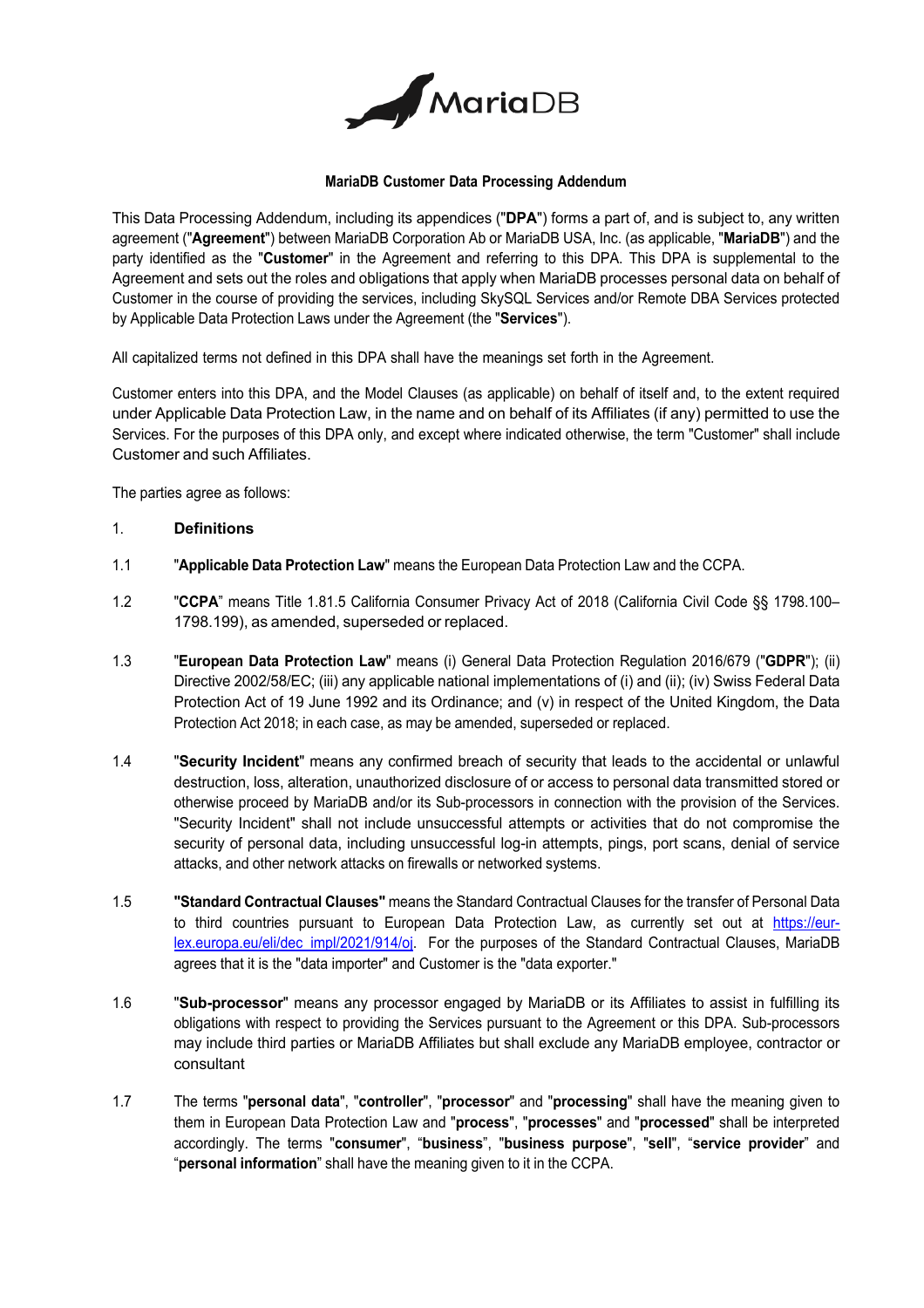# 2. **Scope and Applicability of this DPA**

- 2.1 **Scope.** This DPA applies to the extent that MariaDB processes as a processor or service provider (as applicable) any protected by Applicable Data Protection Laws in providing the Services to Customer.
- 2.2 **Role of the Parties.** The parties acknowledge and agree that Customer is a business or the controller (as applicable) with respect to the processing of personal data, and MariaDB shall process personal data only as a processor or service provider (as applicable) on behalf of Customer, as further described in Annex A of this DPA. Any processing by either party of personal data under or in connection with the Agreement shall be performed in accordance with European Data Protection Laws, where applicable.

### 3. **Processing of Customer Data**

- 3.1 **Customer Instructions**. As a processor, MariaDB shall process personal data only for the purposes described in the Agreement (including this DPA) and only in accordance with Customer's documented lawful instructions. The parties agree that the Agreement (including this DPA), and Customer's use of the Services, set out the Customer's complete and final instructions to MariaDB in relation to the processing of personal data and processing outside the scope of these instructions (if any) shall require prior written agreement between Customer and MariaDB. Without prejudice to Section 3.3 (Customer responsibilities), MariaDB shall notify Customer in writing, unless prohibited from doing so under applicable law, if it becomes aware or believes that any data processing instructions from Customer violates Applicable Data Protection Laws.
- 3.2 **Customer Responsibilities**. Customer is responsible for the lawfulness of personal data processing under or in connection with the Agreement. Customer represents and warrants that (i) it has provided, and will continue to provide all notice and obtained, and will continue to obtain, all consents, permissions and rights necessary under Applicable Data Protection Laws for MariaDB to lawfully process personal data for the purposes contemplated by the Agreement (including this DPA); (ii) it has complied with all Applicable Data Protection Laws as a controller and/or service provider of personal data for the collection and provision to MariaDB and its Sub-processors of such personal data; and (iii) it shall ensure its processing instructions comply with applicable laws (including Applicable Data Protection Laws) and that the processing of personal data by MariaDB in accordance with Customer's instructions will not cause MariaDB to be in breach of Applicable Data Protection Laws.

# 4. **Sub-processing**

4.1 **Authorized Sub-processors**. Customer acknowledges and agrees that MariaDB may engage Subprocessors to process personal data on Customer's behalf. The Sub-processors currently engaged by MariaDB and authorized by Customer are available at our Online Trust Center (located at https://mariadb.com/trust) where Customer may elect to be notified by MariaDB if it changes its Subprocessors at least 7 calendar days prior to any such changes.

# 5. **Security and Audits**

5.1 **Security Measures**. MariaDB shall implement and maintain appropriate technical and organizational security measures designed to protect personal data from Security Incidents and to preserve the security and confidentiality of personal data. Such measures will include, at a minimum, those measures described in Annex B of this DPA ("**Security Measures**"). MariaDB shall ensure that any person who is authorized by MariaDB to process personal data shall be under an appropriate obligation of confidentiality (whether a contractual or statutory duty).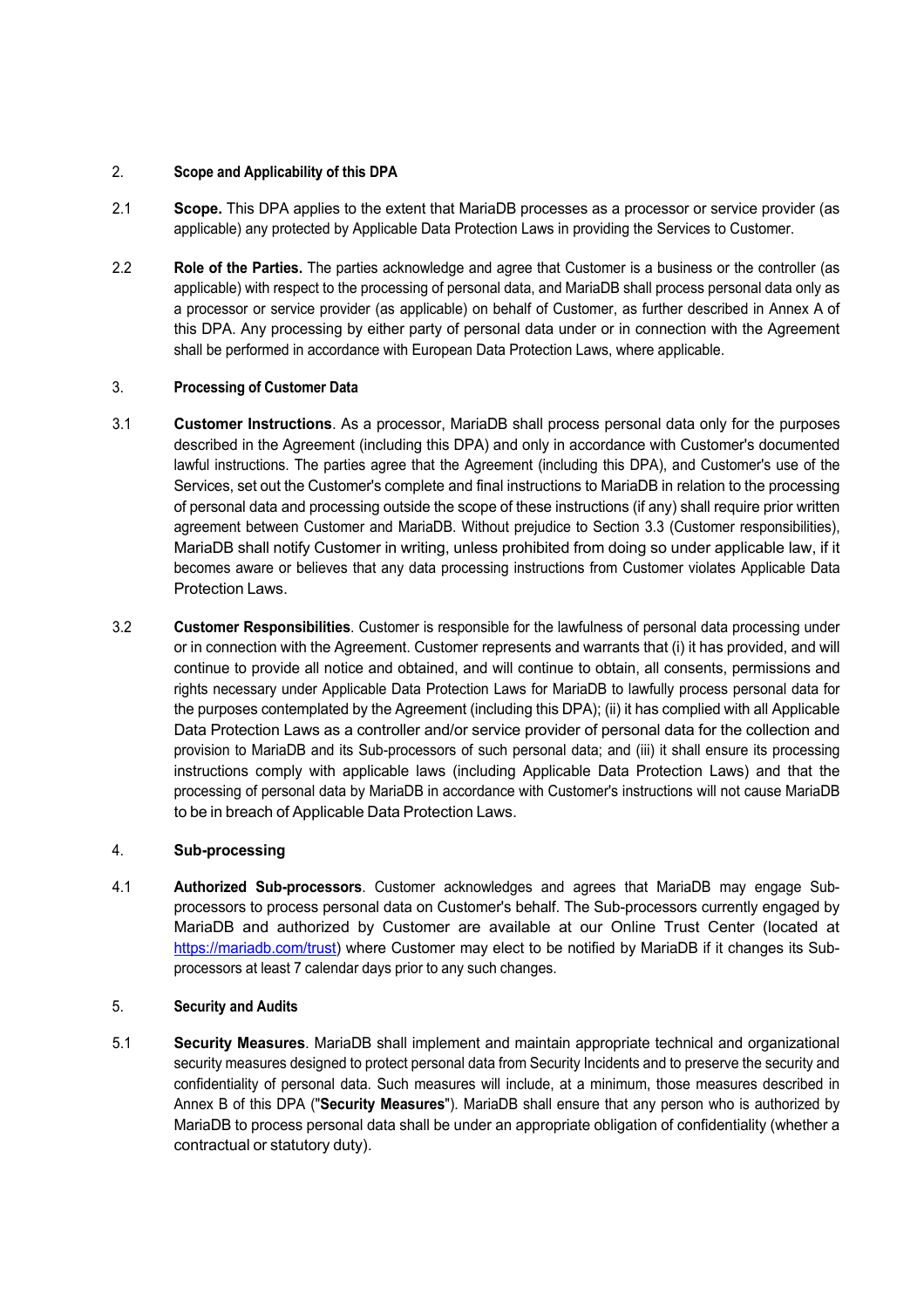- 5.2 **Updates to Security Measures**. Customer acknowledges that the Security Measures are subject to technical progress and development and that MariaDB may update or modify the Security Measures from time to time, provided that such updates and modifications do not result in the degradation of the overall security of the Services purchased by the Customer.
- 5.3 **Customer Responsibilities**. Notwithstanding the above, Customer agrees that except as provided by this DPA, Customer is responsible for its secure use of the Services, including securing its account authentication credentials, selecting appropriately narrow access controls and address whitelists, protecting the security of personal data when in transit to and from the Service, and taking any appropriate steps to securely encrypt or backup any personal data processed in connection with the Services. Customer shall implement and maintain appropriate technical and organizational security measures designed to protect personal data from Security Incidents and to preserve the security and confidentiality of personal data while in its dominion and control.
- 5.4 **Security Incident Response**. Upon becoming aware of a Security Incident, MariaDB shall notify Customer without undue delay and shall provide timely information relating to the Security Incident as it becomes known or as is reasonably requested by Customer.
- 5.5 **Security Audits**. On written request from Customer, MariaDB shall provide written responses (on a confidential basis) to all reasonable requests for information made by Customer related to its processing of personal data, including responses to information security and audit questionnaires that are necessary to confirm MariaDB's compliance with this DPA, provided that Customer shall not exercise this right more than once in any 12 month rolling period. Notwithstanding the foregoing, Customer may also exercise such audit right in the event Customer is expressly requested or required to provide this information to a data protection authority, or MariaDB has experienced a Security Incident, or on another reasonably similar basis.

# 6. **International Transfers**

- 6.1 **Processing Locations.** Customer acknowledges and agrees that MariaDB may transfer and process personal data to and in the United States and anywhere else in the world where MariaDB, its Affiliates or its Sub-processors maintain data processing operations. MariaDB shall at all times ensure such transfers are made in compliance with the requirements of Applicable Data Protection Laws and this DPA.
- 6.2 **Standard Contractual Clauses**. For the purposes of the Standard Contractual Clauses: (i) the module two (controller to processor) terms shall apply to the extent Customer is a Controller of personal data and the module three (processor to processor) terms shall apply to the extent Customer is a Processor of personal data; (ii) Clause 9, Option 2 of the applicable module of the Standard Contractual Clauses shall apply and MariaDB may engage Sub-processors as described in Section 4 of this DPA; (iii) in Clause 11, the optional language shall be deleted; (iv) the audits described in Clauses 8.3 and 8.9 of the applicable module of the Standard Contractual Clauses shall be carried out as set out in and subject to the requirements of Section 5 of this DPA; (v) pursuant to Clauses 8.5 and 16(d) of the Standard Contractual Clauses, upon termination of this DPA, personal data will be returned or destroyed in accordance with Section 7 of this DPA; (vi) in Clause 17, Option 1 shall apply and the Standard Contractual Clauses shall be governed by Finnish law; (vii) in Clause 18(b), disputes shall be resolved before the courts of Finland; (viii) the Annexes of the Standard Contractual Clauses shall be populated with the information set out in the Annexes to this Addendum. If and to the extent the Standard Contractual Clauses conflict with any provision of this DPA regarding the transfer of personal data from Customer to MariaDB, the Standard Contractual Clauses shall prevail to the extent of such conflict.

# 7. **Deletion or Return of Personal Data**

7.1 Upon termination or expiry of the Agreement, on Customer's written request, MariaDB shall delete or return all personal data (including copies) in its possession or control, in accordance with the terms of the Agreement, save that this requirement shall not apply to the extent MariaDB is required by applicable law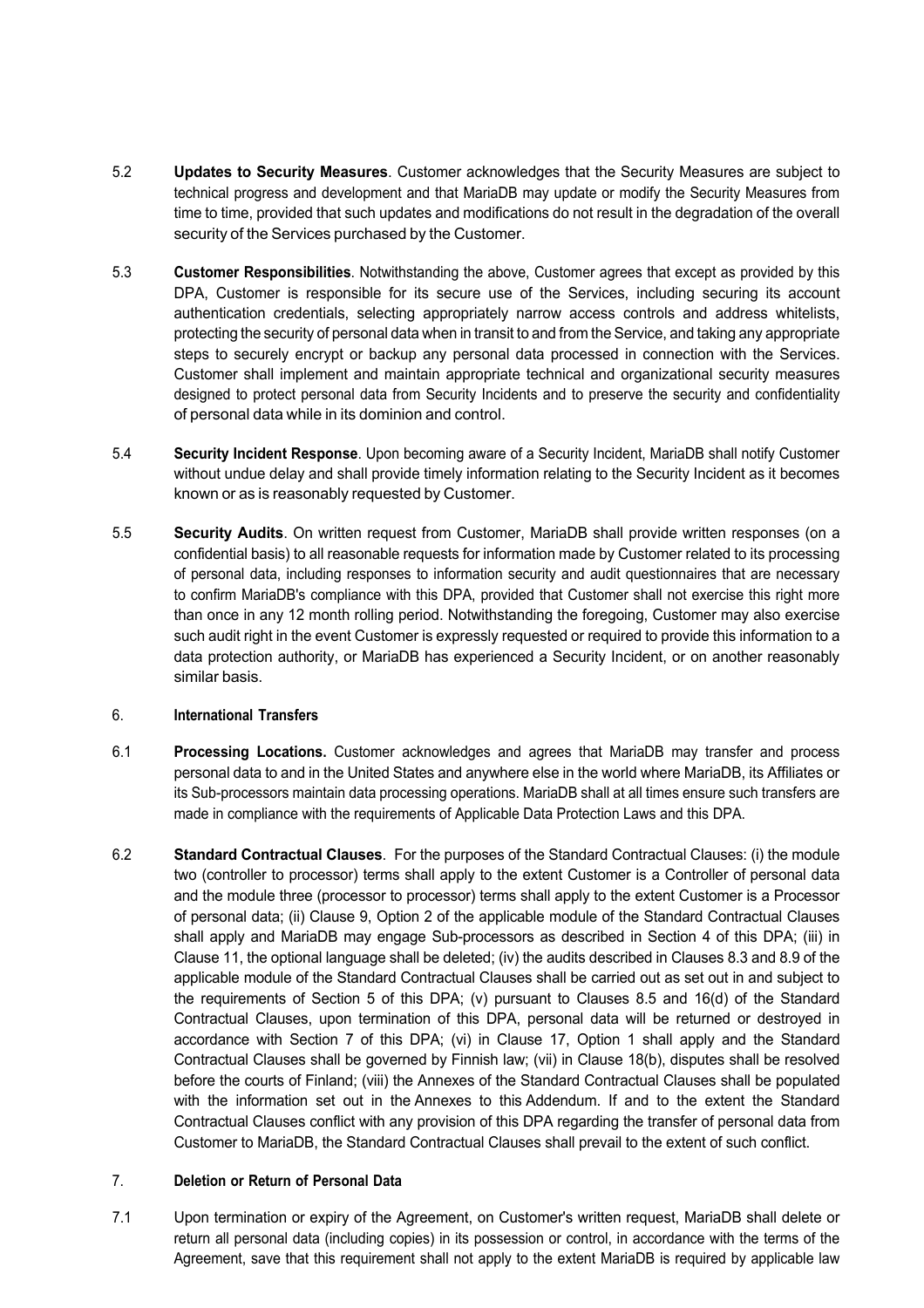to retain some or all of the personal data by applicable law or to personal data it has archived on back-up systems, which data MariaDB shall securely isolate and protect from any further processing and delete in accordance with its deletion practices, except to the extent required by applicable law.

# 8. **Rights of Data Subjects and Cooperation**

8.1 **Data Subject Requests**. To the extent that Customer is unable to independently access personal data through the Services, MariaDB shall provide all reasonable cooperation to assist Customer, taking into account the nature of the processing and in so far as is possible, to respond to any requests from individuals or applicable data protection authorities relating to the processing of personal data under the Agreement. In the event that any such request is made to MariaDB directly, MariaDB shall not respond to such communication directly without Customer's prior authorization, unless legally compelled to do so. If MariaDB is required to respond to such a request, MariaDB shall promptly notify Customer and provide it with a copy of the request unless legally prohibited from doing so.

# 9. **Jurisdiction Specific Terms**

- 9.1 **Europe.** To the extent the personal data is subject to European Data Protection Laws, the following terms shall apply in addition to the terms in the remainder of this DPA:
	- (a) Sub-processor Obligations. MariaDB shall: (i) enter into a written agreement with each Subprocessor imposing data protection terms that require the Sub-processor to protect personal data to the standard required by applicable European Data Protection Law and this DPA; and (ii) remain responsible for its compliance with the obligations of this DPA and for any acts or omissions of the Sub-processor that cause MariaDB to breach any of its obligations under this DPA.
	- (b) Objections to Sub-processors. Customer may object in writing to MariaDB's appointment of a new Sub-processor on reasonable grounds relating to data protection (e.g. if making personal data available to the Sub-processor would violate applicable European Data Protection Law or weaken the protections for such personal data) by notifying MariaDB promptly in writing within 7 calendar days of receiving notification from MariaDB in accordance with Section 4.1. Such notice shall explain the reasonable grounds for the objection and the parties shall discuss Customer's concerns in good faith with a view to achieving commercially reasonable resolution.
	- (c) If Customer objects to a Sub-processor, MariaDB may give written notice of a price change to correspond with any change in the costs of processing of data as may result from Customer's rejection of the use of a Sub-processor, or terminate the Agreement with effect of no less than thirty (30) days from Customer's notice of rejection
	- (d) Standard Contractual Clauses. To the extent that MariaDB processes (or causes to be processed) any personal data protected by European Data Protection Laws in a third country not recognized as providing an adequate level of protection for personal data (as described in applicable European Data Protection Laws), MariaDB agrees to abide by and process personal data in compliance with the Standard Contractual Clauses, which are incorporated in full by reference and form an integral part of this DPA.
	- (e) For the purposes of the descriptions in the Standard Contractual Clauses: (i) MariaDB agrees that it is a "data importer" and Customer is the "data exporter" (notwithstanding that Customer may itself be an entity located outside the EEA); and (ii) Annex A and Annex B of this DPA shall replaceAppendix 1 and Appendix 2 of the Standard Contractual Clauses. It is not the intention of either party, nor theeffect of this DPA, to contradict or restrict any of the provisions set forth in the Standard Contractual Clauses. Accordingly, if and to the extent the Standard Contractual Clauses conflict with any provision of this DPA, the Standard Contractual Clauses shall prevail to the extent ofsuch conflict.
	- (f) Data Protection Impact Assessment. To the extent MariaDB is required under applicable European Data Protection Law, MariaDB shall provide reasonably requested information regarding MariaDB processing of personal data under the Agreement to enable the Customer to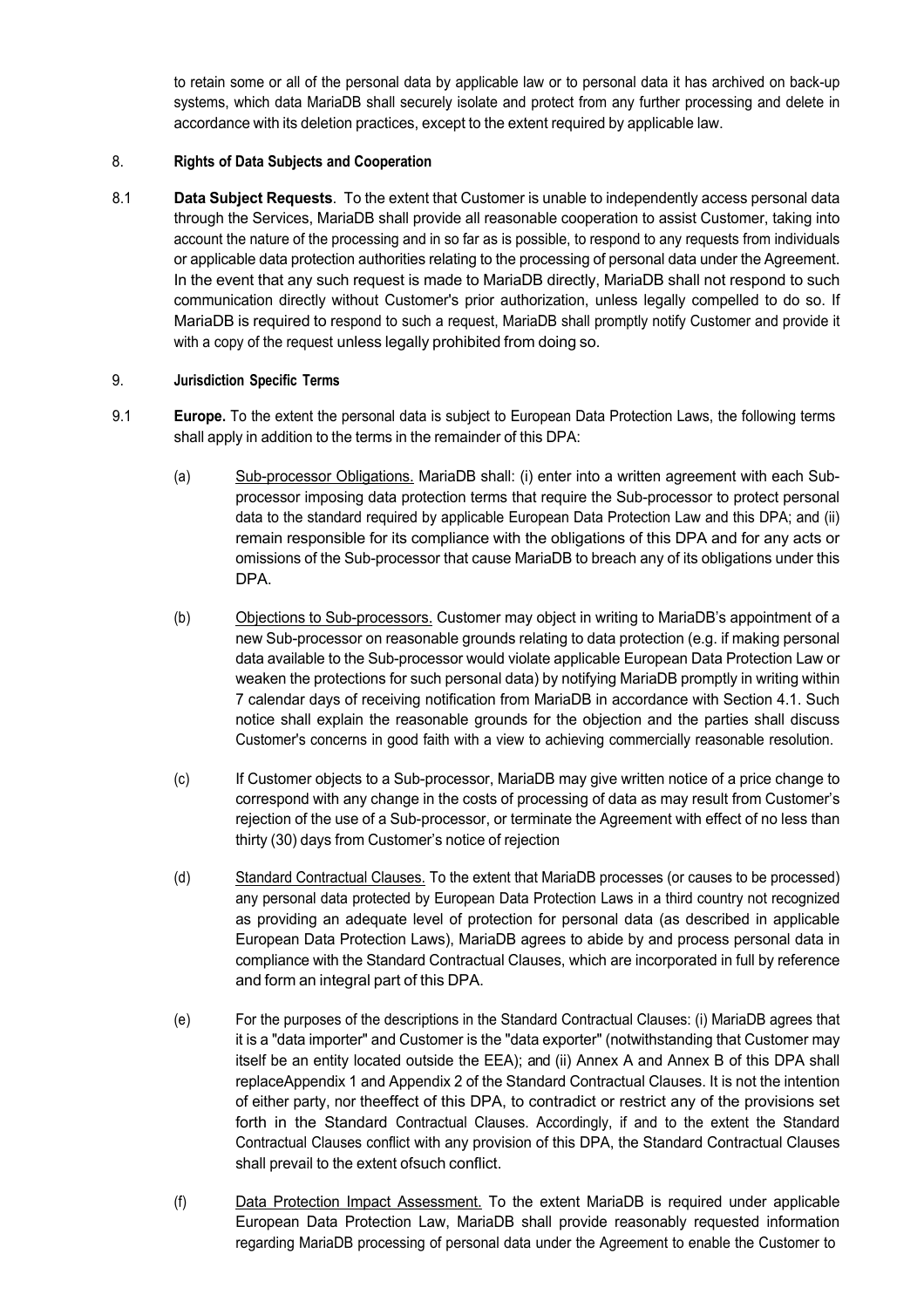carry out data protection impact assessments or prior consultations with data protection authorities as required by law.

9.2 **California**. To the extent the personal data is subject to the CCPA, the parties agree that Customer is a business and that it appoints MariaDB as its service provider to process as permitted under the Agreement (including this DPA) and the CCPA, or for purposes otherwise agreed in writing (the "**Permitted Purposes**"). Customer and MariaDB agree that: (a) personal information was not sold to MariaDB and MariaDB shall not "sell" personal information (as defined by the CCPA); (c) MariaDB shall not retain, use or disclose personal information outside of the direct business relationship between Customer and MariaDB; and (d) MariaDB may de-identify or aggregate personal information in the course of providing the Services. MariaDB certifies that it understands the restrictions set out in this sub-section 9.2 and will comply with them.

#### 10. **Miscellaneous**

- 10.1 Except for the changes made by this DPA, the Agreement remains unchanged and in full force and effect. If there is any conflict between this DPA and the Agreement, this DPA shall prevail to the extent of that conflict.
- 10.2 Each party's and all of its Affiliates' liability, taken together in the aggregate, arising out of or related to this DPA (including the Standard Contractual Clauses) whether in contract, tort (including negligence) or under any other theory of liability, shall be subject to the limitations and exclusions of liability in the Agreement, and any reference in provisions to the liability of a party means the aggregate liability of that party and all of its Affiliates' under and in connection with the Agreement and this DPA together.
- 10.3 This DPA may be executed in counterparts, each of which will be deemed an original, but all of which together will constitute one and the same instrument.
- 10.4 If any provision or part-provision of this DPA is or becomes invalid, illegal or unenforceable, it shall be deemed deleted, but that shall not affect the validity and enforceability of the rest of the DPA.
- 10.5 This DPA shall be governed by and construed in accordance with the governing law and jurisdiction provisions in the Agreement, unless required otherwise by European Data Protection Law.

# IN WITNESS WHEREOF, the parties have caused this DPA to be executed by their authorized representative and **this DPA shall be effective on the date both parties sign this DPA:**

| <b>Customer:</b><br><u> 1980 - Andrea Britain, politik eta politik eta politik eta politik eta politik eta politik eta politik eta p</u> | <b>MariaDB:</b> |
|------------------------------------------------------------------------------------------------------------------------------------------|-----------------|
| By:<br><u> Andreas Andreas Andreas Andreas Andreas Andreas Andreas Andreas Andreas Andreas Andreas Andreas Andreas Andr</u>              | By:             |
| Name:                                                                                                                                    | Name:           |
| Title:<br><u> 1989 - Johann Barbara, martin amerikan personal (</u>                                                                      | Title:          |
| Date:                                                                                                                                    | Date:           |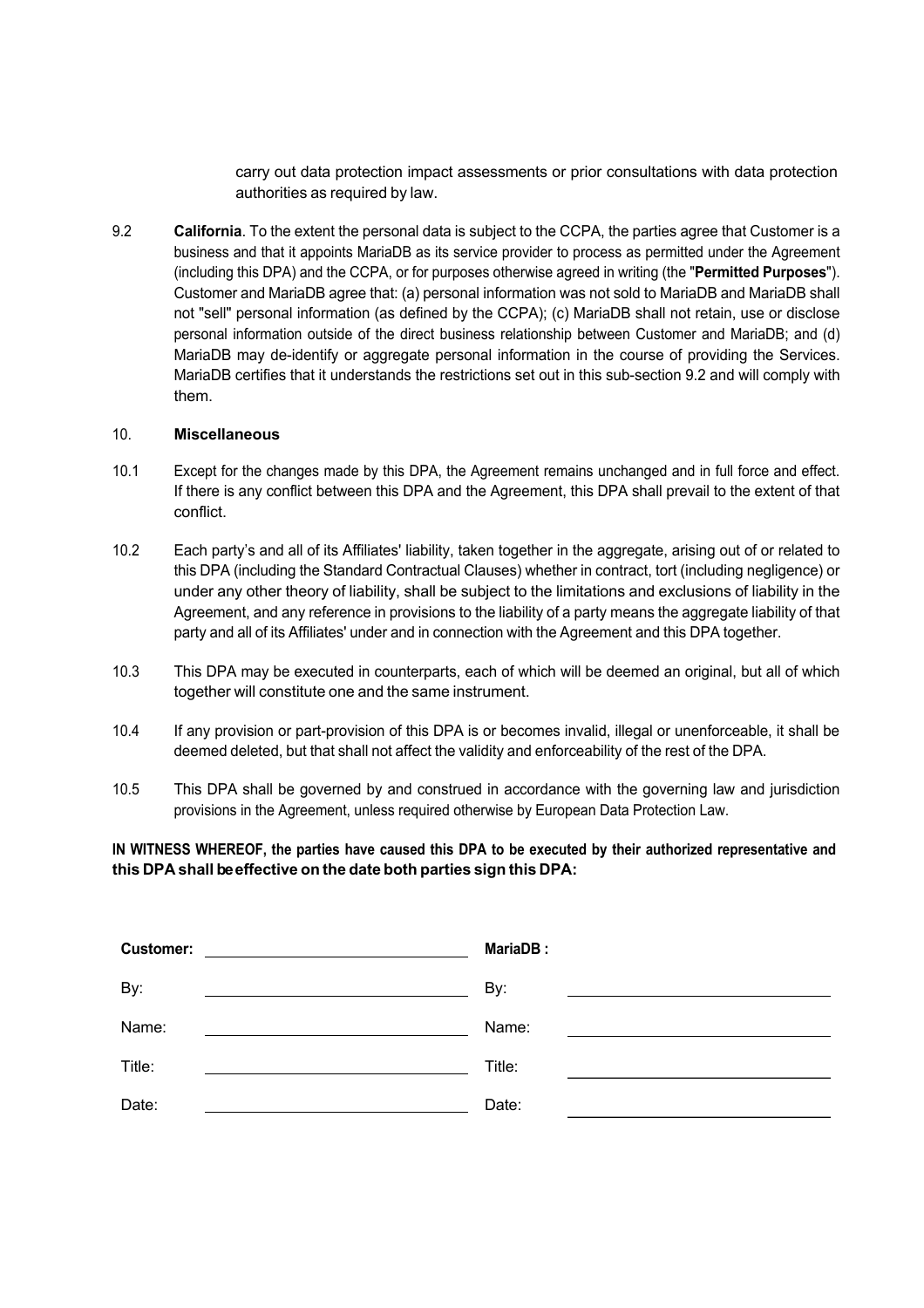## **Annex A Data Processing Description**

This Annex A forms part of the Agreement and describes the processing that the processor will perform on behalf of the controller.

# **Duration**

The duration of the data processing under this DPA is until the termination of the Agreement in accordance with its terms plus the period from the expiry of the Agreement until deletion of personal data by MariaDB in accordance with the terms of the Agreement.

### **Categories of data**

Customer data uploaded by the Customer to the Services in accordance with the Agreement.

# **Special categories of data (if appropriate)**

The parties do not intend for any special category data to be processed under the Agreement.

### **Data subjects**

The personal data to be processed may include Customer's customers, employees, suppliers and end-users.

### **Processing operations**

The personal data will be subject to the following basic processing activities (please specify):

- processing to provide the Service in accordance with the Agreement
- processing to perform any steps necessary for the performance of the Agreement
- processing initiated by Customer in its use of the Service
- processing to comply with other reasonable instructions provided by Customer (e.g. via email or support tickets) that are consistent with the terms of this Agreement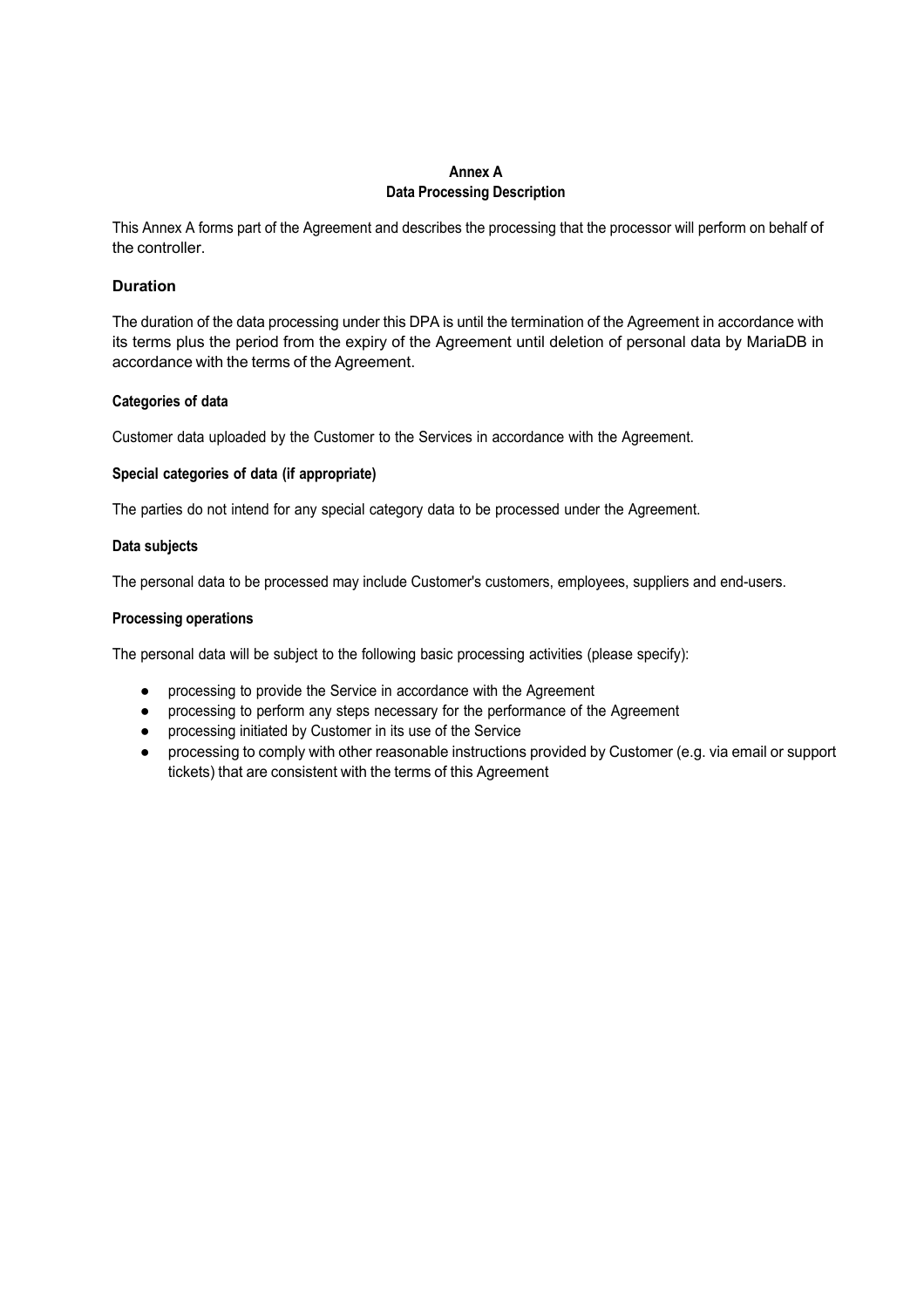#### **Annex B**

# **MARIADB SECURITY MEASURES**

MariaDB implements the following technical and organizational security measures to protect personal data it processes.

### **Physical Access Control**

MariaDB has implemented, or has ensured that its subprocessors have implemented, specific measures to prevent unauthorized persons from gaining physical access to the premises, buildings or rooms where data processing systems are located which process personal data. These controls include:

- Restricted access to specified, authorized individuals, including to data centres/rooms where servers are located;
- Video surveillance and alarm devices for such access areas;

# **System Access Control**

MariaDB has implemented controls to prevent data processing systems from being used without authorization. These controls include:

- Password protections for all systems processing personal data (including remote access);
	- Access authentication which includes:
		- o Individual user passwords;
		- o dedicated user IDs for every individual;
		- o multi-factor authentication for access;
- Access granted to authorized personnel only;
- Access granted to minimum required to perform the individual's function/role;
- Password policy prohibiting the sharing of passwords and outlines processes after a disclosure of a password;
- Passwords always stored in encrypted form;
- Procedure to deactivate user accounts (including administrator permissions) when a user leaves MariaDB or a specific function/role;
- Access logs;
- Review of such access logs for any security incidents.

# **Data Access Control**

MariaDB has implemented controls to ensure persons entitled to use a data processing system shall gain access only to the data to which they have a right of access, and personal data must not be read, copied, modified or removed without authorization in the course of processing. These include:

- Restriction of file and program access to a "need-to-know-basis";
- Prevention of use/installation of unauthorized hardware and/or software;
- Rules for the safe and permanent destruction of data that are no longer required;
- Access granted to authorized personnel only;
- Access granted is the minimum required to perform the individual's function/role.